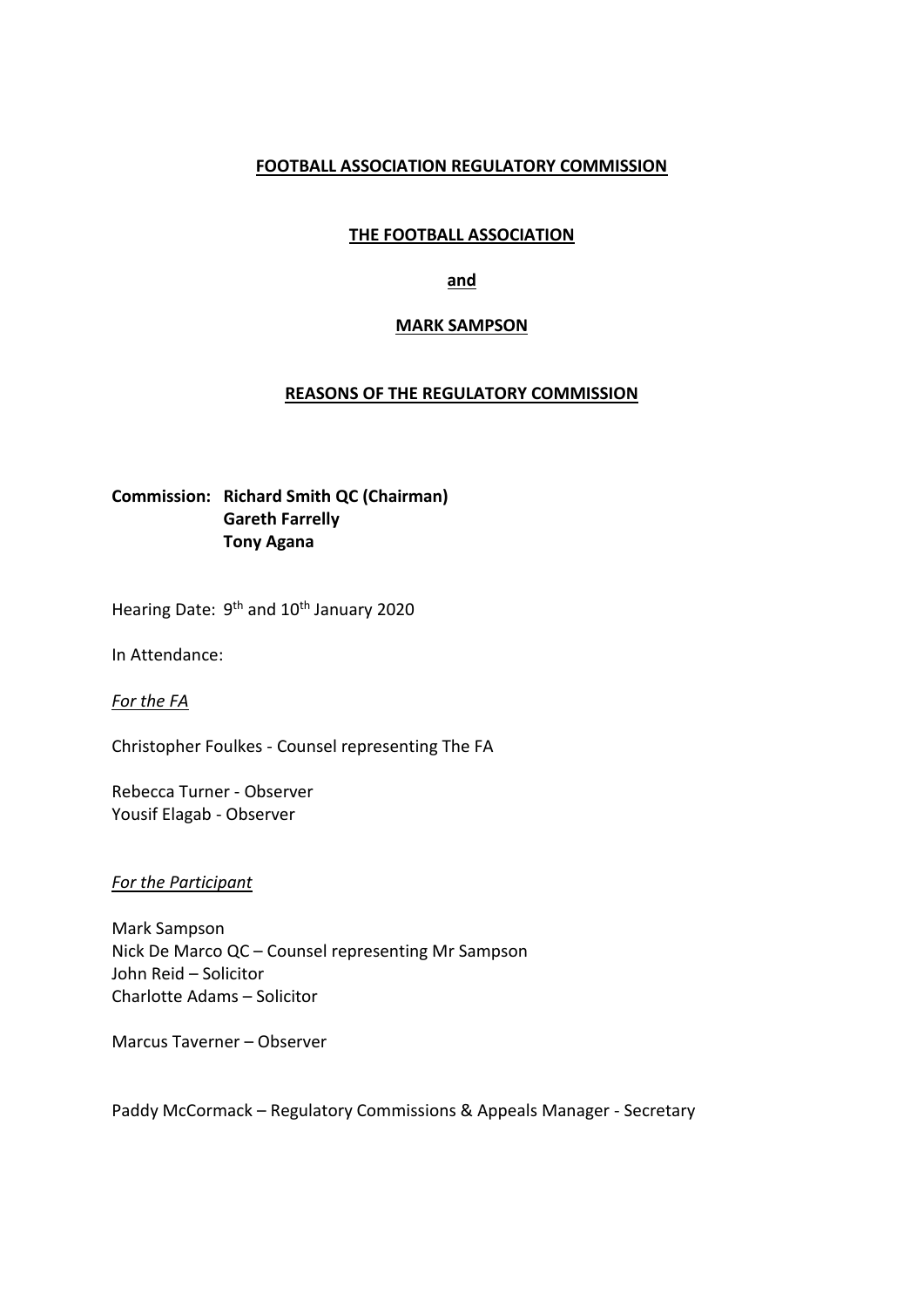### **Introduction**

- 1. The Regulatory Commission ("the Commission") was appointed to hear and determine proceedings brought against Mark Sampson following his being charged with Misconduct. That charge was denied by Mr Sampson. The hearing took place at Wembley Stadium commencing on the 9<sup>th</sup> January 2020. A transcript of the proceedings was taken.
- 2. This document sets out the principal reasoning of the Commission. It is necessarily a summary and is neither designed or intended to refer to all the evidence heard, all the arguments advanced on behalf of the respective Parties, or to everything considered by the Commission. The Commission considered and gave due weight to all of the evidence, all the other material placed before it and to the submissions helpfully advanced on behalf of the respective Parties.

### **The Charge**

- 3. At the relevant time, Mr Sampson was the Assistant Manager of Stevenage FC and was therefore at all material times a Participant bound by the Rules of the Football Association. Rule E1 provides that the Football Association ("The FA") may act against a Participant in respect of any "*Misconduct*", which is defined as including a breach of "*the Rules and Regulations of The Association and in particular Rules E3 to 28*".
- 4. Rule E3(1) provides;

*"A Participant shall at all times act in the best interests of the game and shall not act in any manner which is improper or brings the game into disrepute or use any one, or a combination of, violent conduct, serious foul play, threatening, abusive, indecent or insulting words or behaviour."* 

5. Rule E3(2) provides;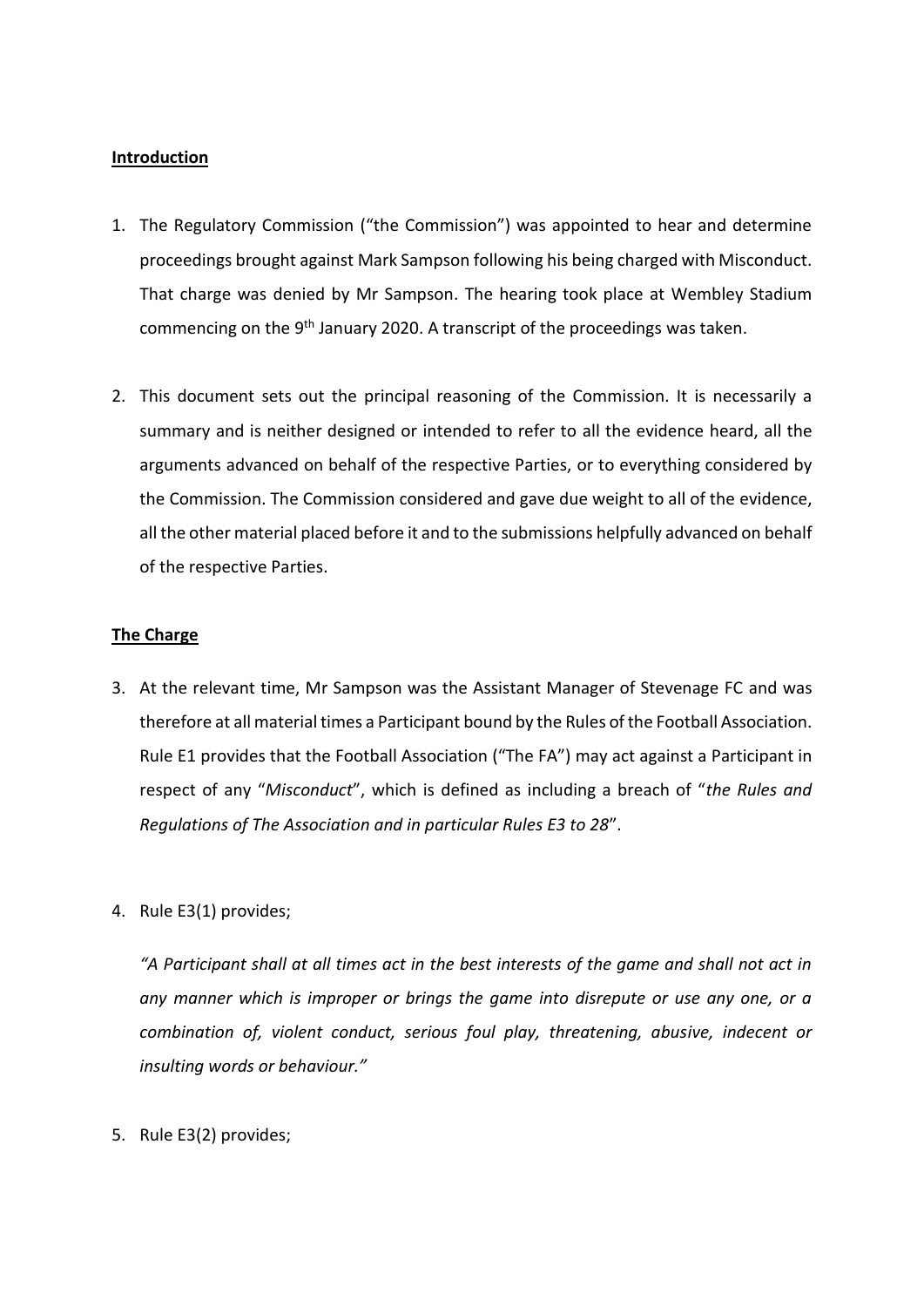*"A breach of Rule E3(1) is an 'Aggravated Breach' where it includes a reference, whether express or implied, to any one or more of the following:- ethnic origin, colour, race, nationality, religion or belief, gender, gender reassignment, sexual orientation or disability. Mandatory minimum sanctions are applicable to certain Aggravated Breaches. Further provisions as to sanctions applicable to Aggravated Breaches are found in The Association's Disciplinary Regulations."* 

6. The charge the subject of these proceedings arises out of an incident which is alleged to have occurred during a meeting of Stevenage FC staff on the 2<sup>nd</sup> September 2019. In that meeting it is alleged that Mr Sampson whilst speaking about the potential recruitment of a new player, said *"...a black Nigerian centre back, you can't rely on them"*. Mr Sampson was accordingly charged by letter dated 19<sup>th</sup> November 2019, in the following terms;

"*You are hereby charged with misconduct for a breach of FA E3 (2) in respect of a comment you made during a staff meeting on Monday 2nd September 2019 It is alleged that the language you used included improper and/or abusive and/or insulting words, contrary to Rule3(1) namely saying the words "a black Nigerian centre back, you can't rely on them"*

*It is further alleged that this breach of FA Rule E3(1) is an "Aggravated breach" as defined in Rule E3(2) as it included a reference to race and/or colour and/or nationality.*

#### **Mr Sampson's case**

7. Mr Sampson denied the charge. It was Mr Sampson's case that the words alleged against him had never been spoken by him in the meeting. In his preliminary written response dated 21st November 2019, Mr Sampson expressed his concern that the allegation had been fabricated against him. That assertion was an echo of that which he had said in his interview conducted with The FA in October 2019. In his substantive written reply dated  $11<sup>th</sup>$  December 2019 a similar observation was made, referring to the fact that others may have an "axe to grind" maliciously against him.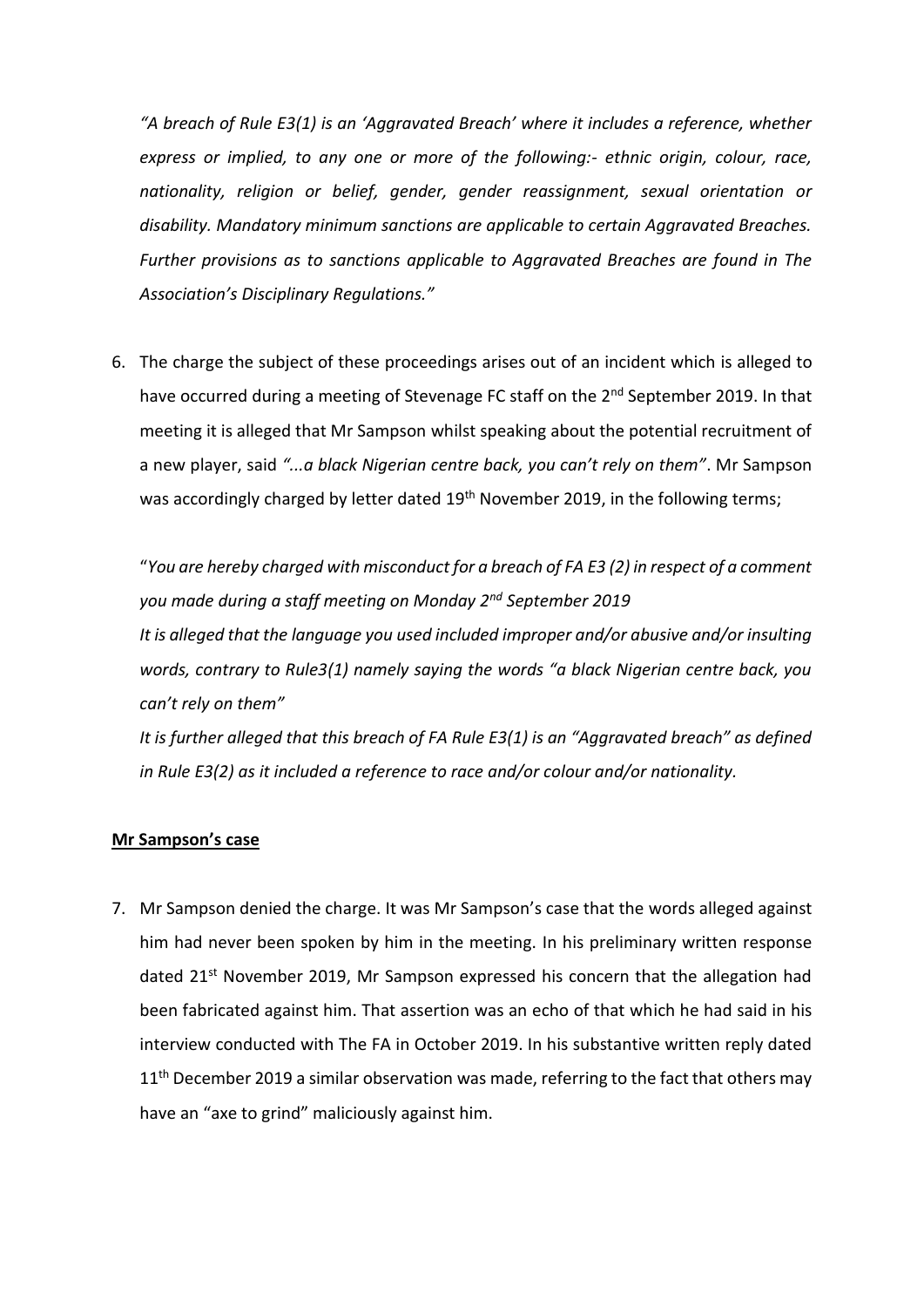8. Mr Sampson gave evidence before the Commission consistent with his pre-hearing assertions.

#### **The Standard of Proof**

9. The burden of proving the allegation against the Participant Mr Sampson rests upon The FA. The standard of proof is the civil standard, namely the balance of probabilities. In written submissions dated 11<sup>th</sup> December 2019 prepared on behalf of Mr Sampson, observations were made about the Commission's approach to the application of the civil standard of proof. The submissions essentially echo those advanced before the Regulatory Commission in the previously decided case of *The FA v Fernando Forestieri,* heard in July 2019, in which the Chairman of that Commission, Christopher Quinlan QC, observed as follows;

"In *Re D (Secretary of State for Norther Ireland intervening*), [2008] UKHL 33 Lord Carswell in his speech with which the other Lords agreed, described it as "*finite and unvarying*". The balance of probabilities therefore means what it says: "*a court is satisfied an event occurred if the court considers that, on the evidence, the occurrence of the event was more likely than not*".

But, as Lord Nicholls of Birkenhead explained in *In re H (Minors) (Sexual Abuse: Standard of Proof)* [1996] AC 563 ,586, some things are inherently more likely than others. One would need more cogent evidence to satisfy one that the creature seen walking in Regent's Park was more likely than not to have been a lioness than to be satisfied to the same standard of probability that it was an Alsatian.

As Lord Carswell observed in *Re D* in some contexts a court or tribunal has to look at the facts more critically or more anxiously than in others before it can be satisfied to the requisite standard. He continued:

*"The standard itself is, however, finite and unvarying. Situations which make such heightened examination necessary may be the inherent unlikelihood of the occurrence taking place (Lord Hoffmann's example of the animal seen in Regent's Park), the seriousness of the allegation to be proved or, in some cases, the consequences which could*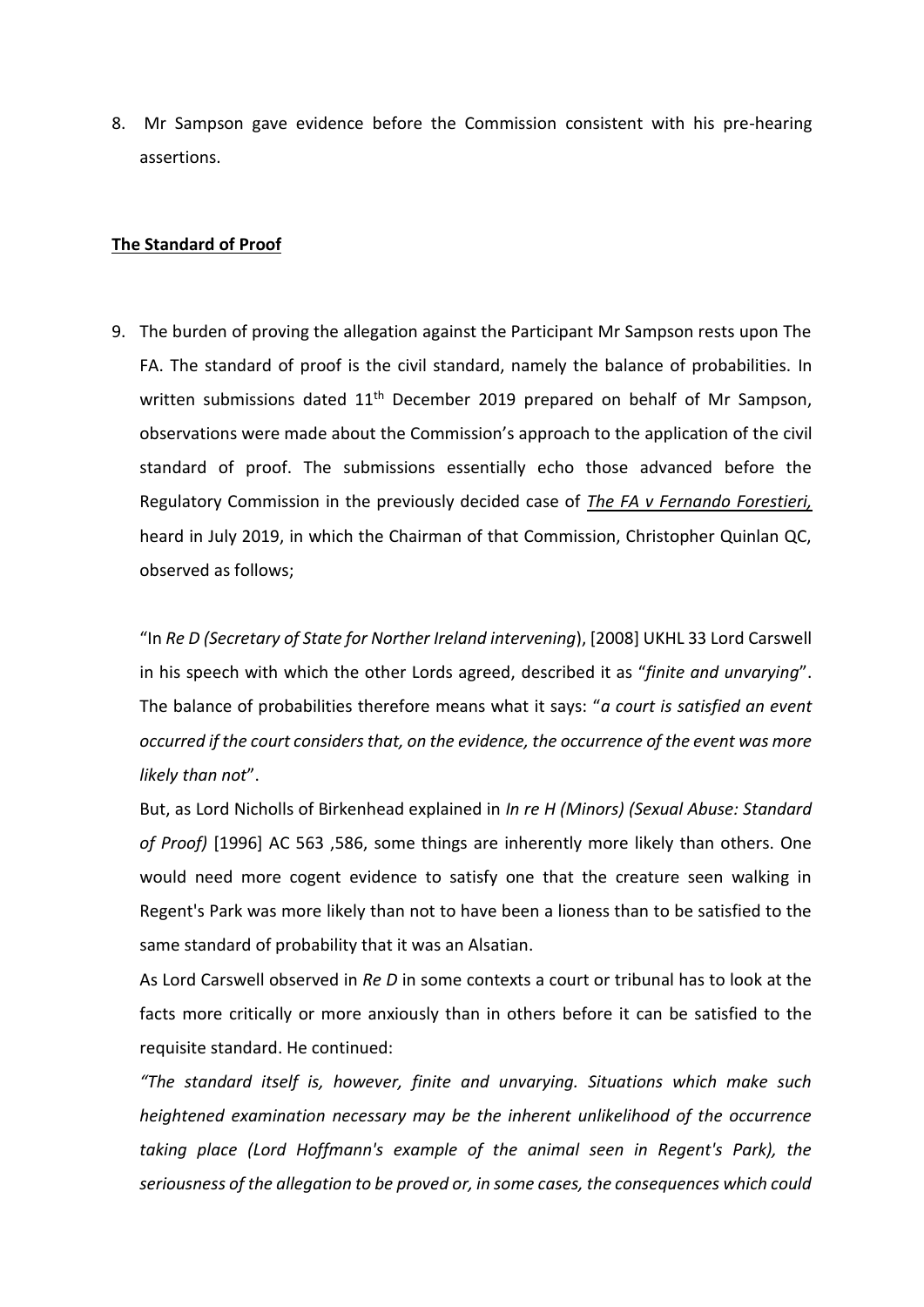*follow from acceptance of proof of the relevant fact. The seriousness of the allegation requires no elaboration: a tribunal of fact will look closely into the facts surrounding an allegation of fraud before accepting that it has been established. The seriousness of consequences is another facet of the same proposition: if it is alleged that a bank manager has committed a minor peculation, that could entail very serious consequences for his career, so making it the less likely that he would risk doing such a thing. These are all matters of ordinary experience, requiring the application of good sense on the part of those who have to decide such issues. They do not require a different standard of proof or a specially cogent standard of evidence, merely appropriately careful consideration by the tribunal before it is satisfied of the matter which has to be established."*

10. The Commission in *Forestieri* proceeded upon the basis that they should apply the careful consideration spoken of by Lord Carswell. That is an approach with which this Commission respectfully agreed. Accordingly, in applying the civil standard of proof in this case, the Commission approached this serious allegation with an appropriately careful consideration of all the evidence. Such approach was consistent with Mr Foulkes' invitation that the Commission have in mind that in a serious case of this kind, there was a need for cogent evidence.

## **Background**

11. It was common ground between the Parties that a staff meeting took place in the coaches room at Stevenage FC in the afternoon of the 2<sup>nd</sup> September 2019. The informal meeting, in a small room, discussed the possible recruitment of a new defender on the last day of the transfer window. Accounts as to who was in the room at what time and who sat precisely where, varied. However, there was no dispute that Mark Sampson, Ali Uzunhasanoglu, Dino Maamria, Jon Ashton and Rob Smith were in the room at the relevant time. Others, to include Leon Hunter and Keith Bell, were described by some as coming in and out of the meeting space. Three players were under consideration, William Ediengulele who had been a trialist at the Club, Adam El-Abd and Gabriel Osho. Footage of Osho was being watched on a television screen including clips provided through scouting soft wear called Wyscout.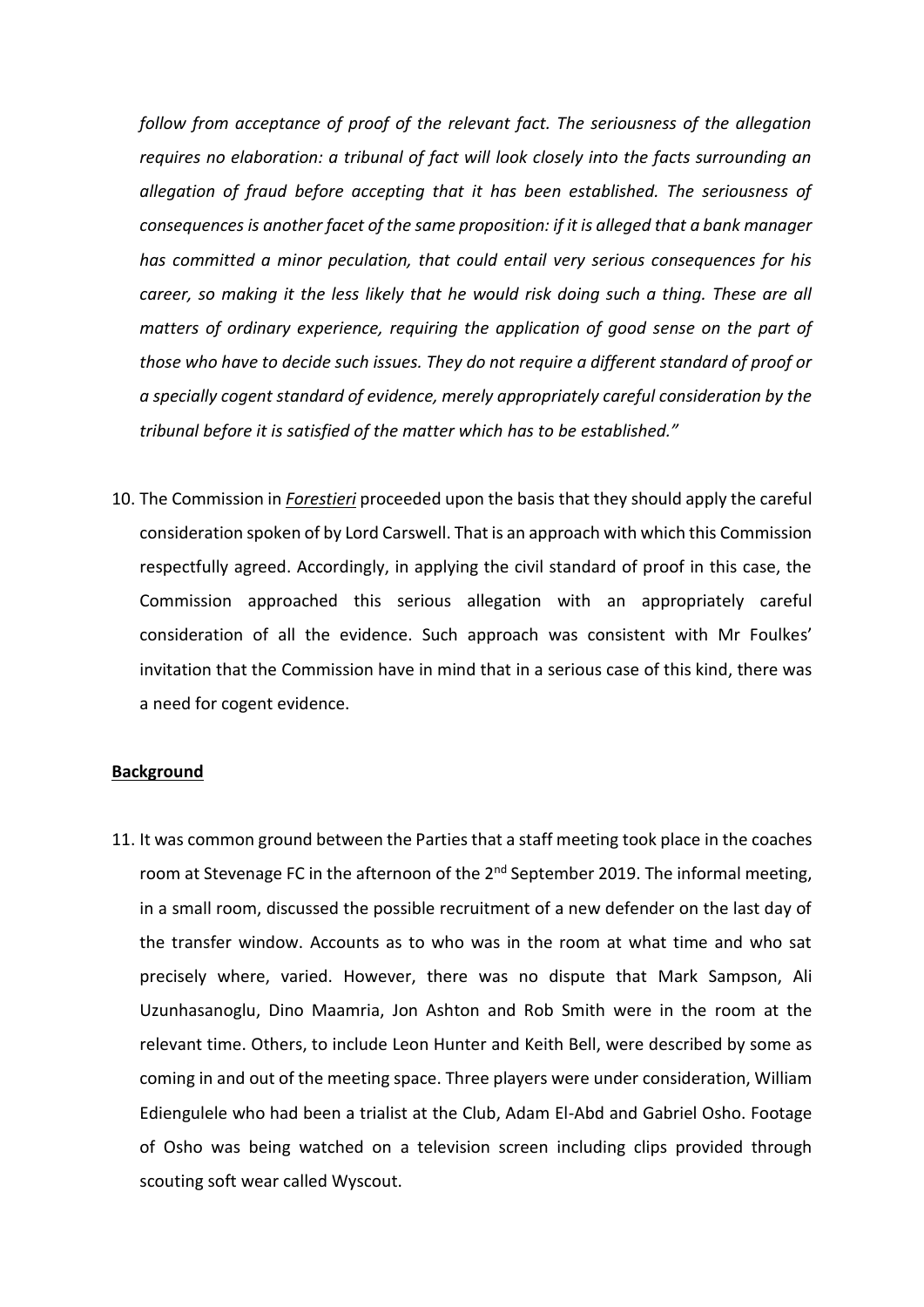- 12. Mr Uzunhasanoglu and Mr Maamria alleged that during the meeting Mr Sampson made the comment that is the subject of the charge before the Commission. Complaint was made to The FA some days later on the  $11<sup>th</sup>$  September 2019. An interview with Mark Sampson was conducted on the  $3<sup>rd</sup>$  October, in which he denied the allegation put to him.
- 13. Significantly different accounts of the meeting and what was said, have been given by various of the attendees. It was accepted by Mr Sampson that if the remark had been made as alleged, then the same would have been an Aggravated Breach as provided for by Rule E3(2). However, the central question upon which this case turned, was whether the disputed words were spoken at all.

#### **The Evidence**

14. The Commission considered written witness statements *and* heard evidence during the course of the hearing from;

Dino Maamria (Manager) Ali Uzunhasanoglu (Goalkeeping coach) Mark Sampson (Assistant manager) Jon Ashton (Fitness coach) Robert Smith (Analysist) Phillip Wallace (Chairman) Alex Tunbridge (CEO) Leon Hunter (Head of recruitment)

15. In addition, the Commission read and considered written witness statements from; Leon Goldman (FA Integrity investigator) David Matthews (FA Senior investigations manager) Tom Norman (Club Secretary) Keith Bell (Club Kit manager)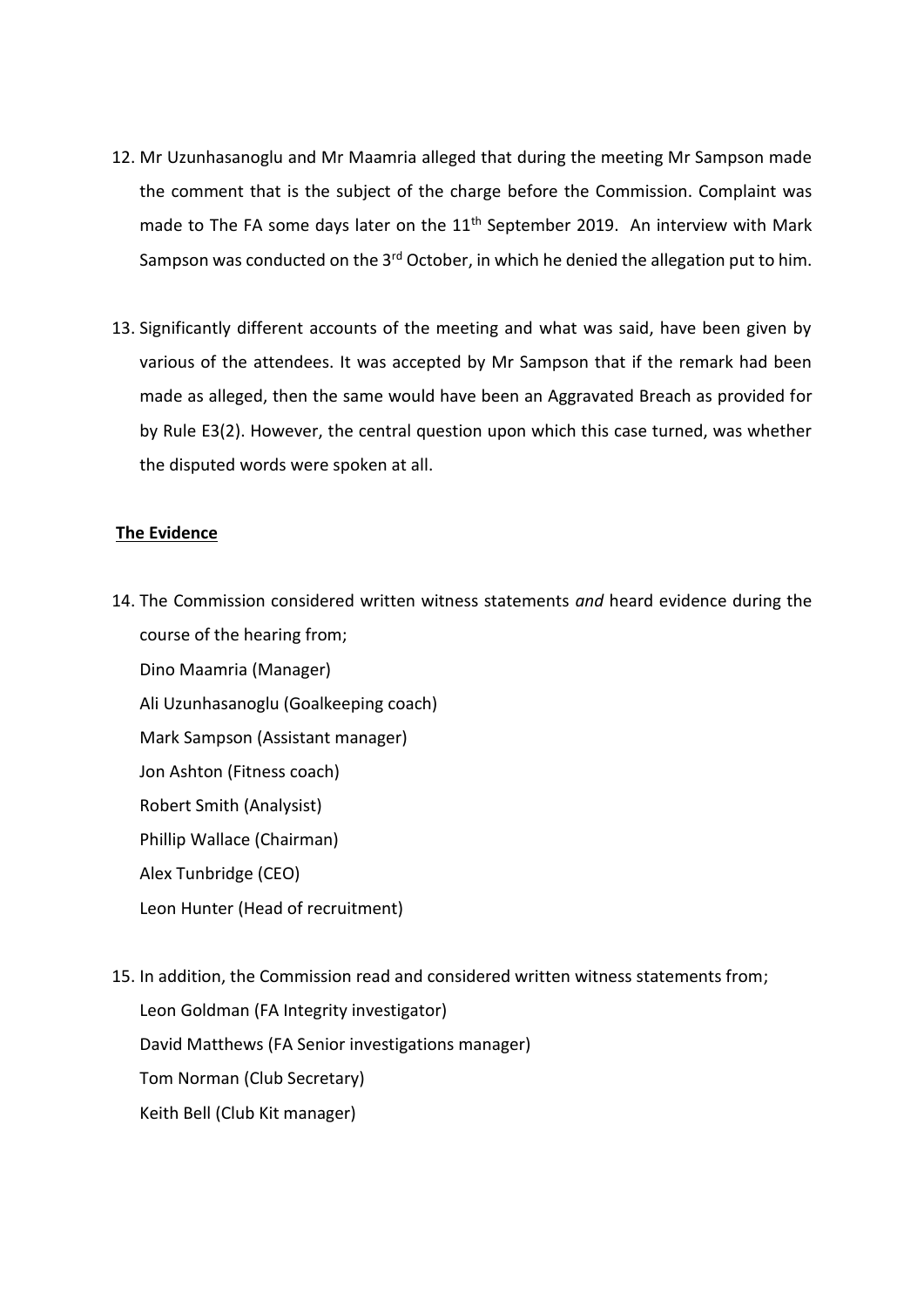- 16. A pre hearing application had been made by Mr De Marco to the effect that the evidence of the witnesses should not be examined in chief and that questioning should be restricted to cross examination. That application was not acceded to (as detailed in Case Management Directions issued  $7<sup>th</sup>$  January 2020). This was a case in which there was a stark conflict of evidence concerning events on the  $2<sup>nd</sup>$  September 2019. It was Mr Sampson's case that the allegations against him have been fabricated. The credibility of the principal witnesses of fact were very much at large. The Commission were of the view that, far from being what Mr De Marco suggested might be a "*waste of the Commission's time*", hearing the principal witnesses of fact give evidence in both examination in chief and in cross examination, would allow the Commission to be best placed to assess the evidence given by those witnesses.
- 17. Dino Maamria and Ali Uzunhasanoglu both gave evidence in support of the allegation and the events in the September meeting. Both, and in particular Mr Maamria, at times gave their evidence in a defensive and challenging manner. They both clearly felt strongly about the relevant time at the Club.
- 18. In oral submissions made to the Commission, Mr Foulkes observed that it would be extraordinary for Mr Maamria and Mr Uzunhasanoglu to have made a false allegation in a context where others were said to have been present, so presenting those others with the chance to contradict the allegation. That analysis was superficially attractive but ignored the fact that Mr Maamria had described himself as a man who expected loyalty from his staff. Moreover, during the course of giving his evidence Mr Maamria showed himself to be a very strong character, confident in his own opinion, slow to listen to criticism and aware that he could appear intimidating to others. *If* it was that this was a false complaint, Mr Maamria may have given no thought to the detail of conspiracy in the angry heat of the moment but would have expected his staff to follow his wish and his word. Accordingly, in assessing the reliability of The FA witnesses, the Commission did not find themselves assisted, one way or another, by this submission.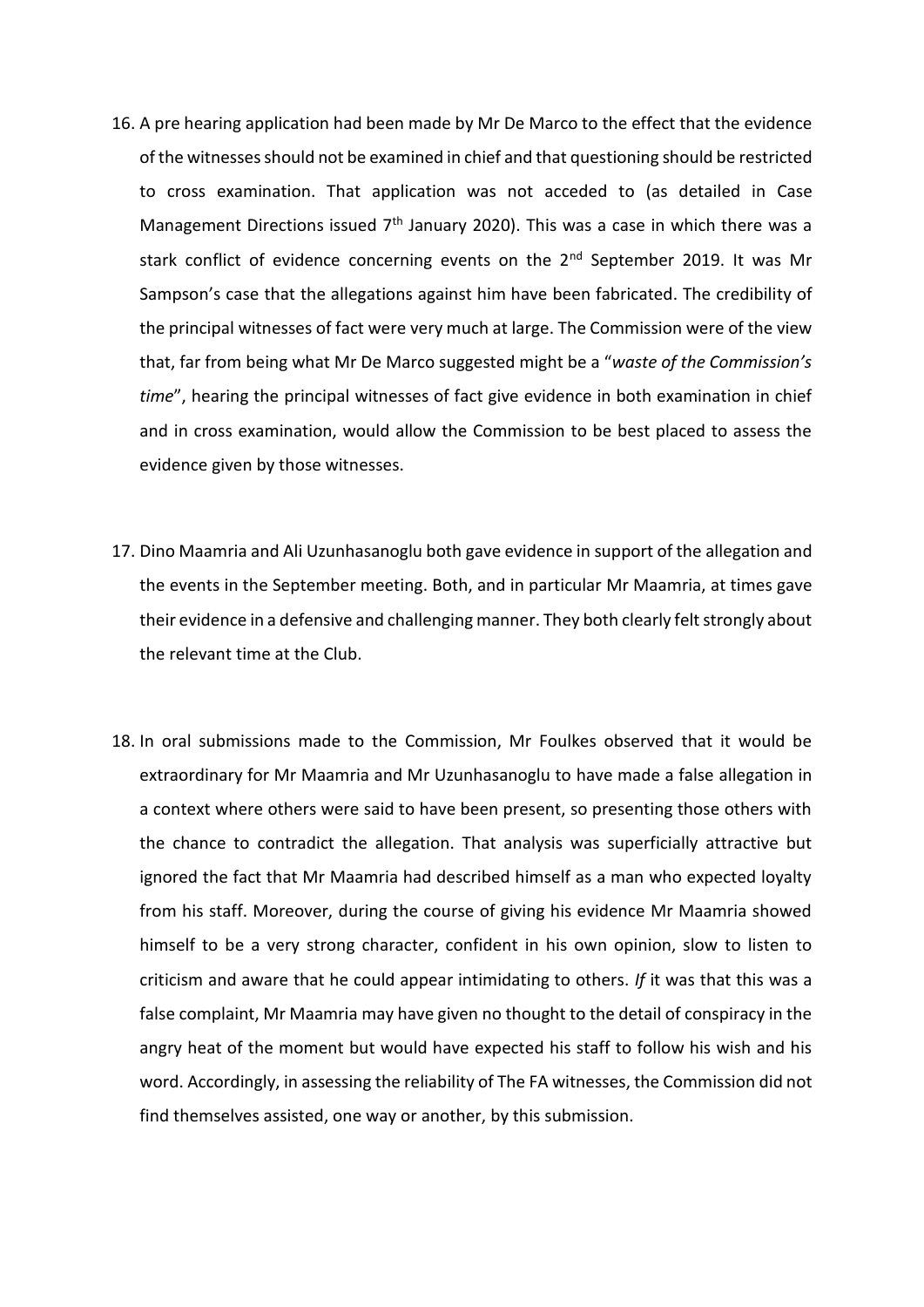- 19. Ali Uzunhasanoglu detailed that during the staff meeting the discussions turned to the recruitment of a centre back, one candidate being a recent Stevenage trialist, William Edjengulele. He alleged that he heard Mr Sampson say "*you can't have a black Nigerian centre back, you can't rely on them".* Club manager Dino Maamria gave evidence that he too heard the words spoken by Mr Sampson in the meeting.
- 20. Dino Maamria said that he responded to what he had heard his assistant manager say by saying "*no wonder Eni Aluko made a complaint, she must have been right about you".* Mr Maamria said that he made his own remark jovially and it was met with laughter from others.
- 21. Both witnesses then went on to describe to the Commission that the Club's fitness coach Jon Aston moved he chair forward and said to Mr Sampson "*you can't say that*". Others present in the room, including analyst Rob Smith, started to discuss the fact that there were a number of successful and reliable black African centre backs that had played or were playing in the Premier League.
- 22. The sense of the evidence given was that Jon Ashton's moving of his chair forward and Dino Maamria's exclamation in response to what he said he heard, were essentially simultaneous events. In so far as there was inconsistency as the order of the two events, the Commission were not assisted in their deliberations by the same. Similarly, the precise wording recounted at the hearing by Mr Uzunhasanoglu as to what Mr Sampson allegedly said, was slightly different from that which he has documented in his witness statement. Again, nothing was found to turn on that, one way or the other.
- 23. In considering the reliability of the evidence called by The FA, it was important in the Commission's view to have regard to the fact that both Dino Maamria and Ali Uzunhasanoglu had failed to mention significant features of their (final) accounts when *first* invited to give their recollections to The FA.
- 24. In evidence before the Commission, Mr Uzunhasanoglu said that;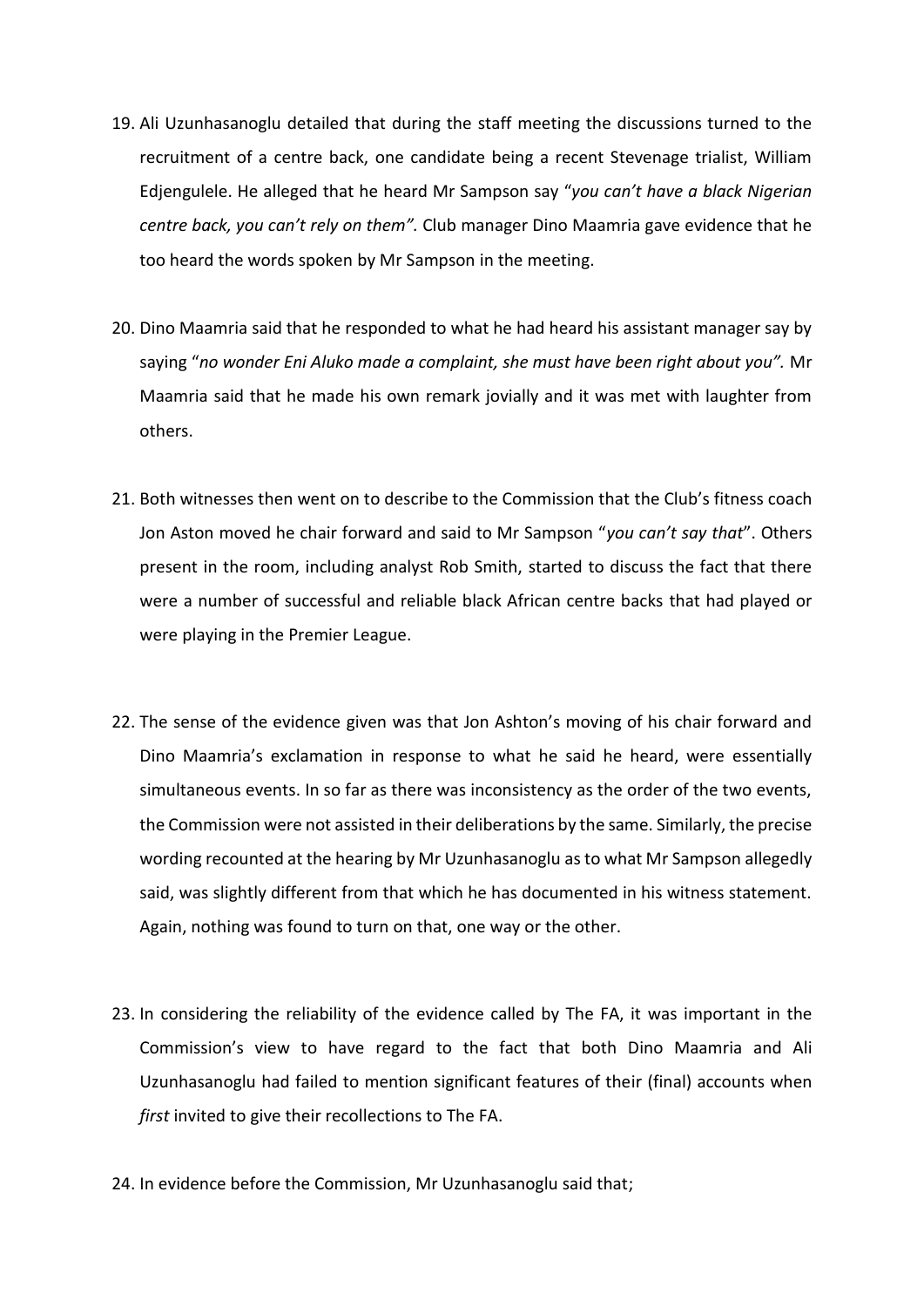- Dino Maamria had responded to the words spoken by Mr Sampson in the meeting by saying "*She was right about you, that's why you got sacked from England*". That was an echo of what Mr Maamria had said in his first statement.
- he had recalled Jon Ashton having moved forward in his chair to speak to Mr Sampson. That would have been of note to someone in the room as it would have announced that another, namely Ashton, has heard the words and taken exception to them.
- 25. Mr Uzunhasanoglu had not included either of those two details in his original statement to The FA dated the  $17<sup>th</sup>$  September. The assertions first appeared in writing in a subsequent statement of evidence taken by The FA and dated the  $1<sup>st</sup>$  November.
- 26. In his first statement, dated the 16<sup>th</sup> September 2019, Mr Maamria made no mention of the fact that Jon Ashton wheeled his chair forward to speak to Mr Sampson. Like Mr Uzunhasanoglu, that detail appeared in a subsequent statement taken on the 31st October 2019.
- 27. Both witnesses suggested that such oversights might be explained by the fact that they first spoke to the FA over the telephone. The Commission found this explanation unsatisfactory having regard to the fact that (i) the statements were detailed and flowed chronologically and (ii) the witnesses had a chance to review and alter the content of the written statements created from the calls before signing them.
- 28. There were also other features of the evidence of The FA's principal witnesses that required consideration when assessing their accounts. At the hearing, Mr Uzunhasanoglu added another detail to his recollections that had not been present in either of the written statements he had made. He was to say that on leaving the meeting room he too heard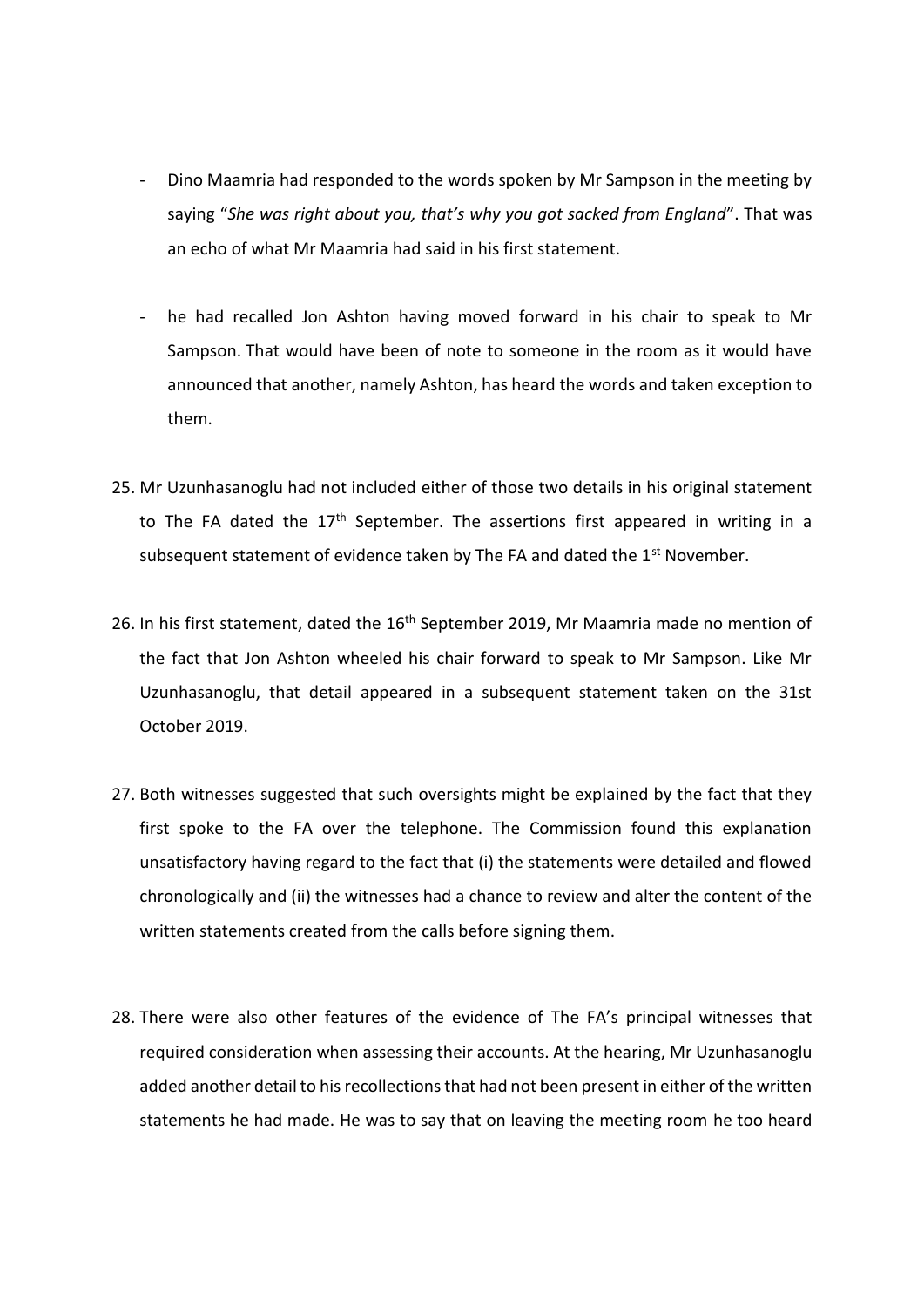the discussion about successful black centre backs. In response to a question from the Commission Mr Uzunhasanoglu said he "*did not know*" why this wasn't in his statement.

- 29. For his part, Dino Maamria added for the first time in giving evidence that he saw Mr Sampson looking at his laptop on Wyscout and saw a Nigerian flag against the player's name. It was this flag, Mr Maamria suggested, that prompted the unconscious response from Mr Sampson about black Nigerians. This was, as the Commission concluded, an extraordinary omission on the part of the witness when considering that Mr Maamria's account to the Commission had at its heart, the fact that it was what Mark Sampson had seen on the laptop that had been the catalyst for his uttering of the disputed words. The Commission found it difficult to reconcile Mr Maamria's reliability on this point with the fact that it was heard for the very first time in the setting of the Hearing.
- 30. That concern was compounded by the fact that Mr Maamria suggested Mr Sampson gleaned the information from the Wyscout software that was playing on his laptop. The evidence revealed that there were only two licences to use the software, one of which was in use at the time by analyst Rob Smith. Accordingly, if what Mr Maamria was now saying was correct, Mr Sampson would have to have 'signed on' to the software with someone else's log in details, namely those of Leon Hunter.
- 31. The evidence given by Mr Maamria and Mr Uzunhasanoglu also had to be judged in the light of the evidence of those others in the meeting room. Jon Ashton gave evidence to the Commission in rather different terms from that explained by The FA witnesses. Mr Ashton, having been called to give evidence for Mr Sampson, said that he was not really listening or contributing to the meeting. When asked originally by Leon Goldman, FA Integrity Officer, whether he had heard the words spoken by Mr Sampson he said that he had not. He repeated that evidence before the Commission and said that he did *not* wheel his chair over towards Mr Sampson to challenge him about any comment, nor did he start to name Premier League black players who were successfully reliable.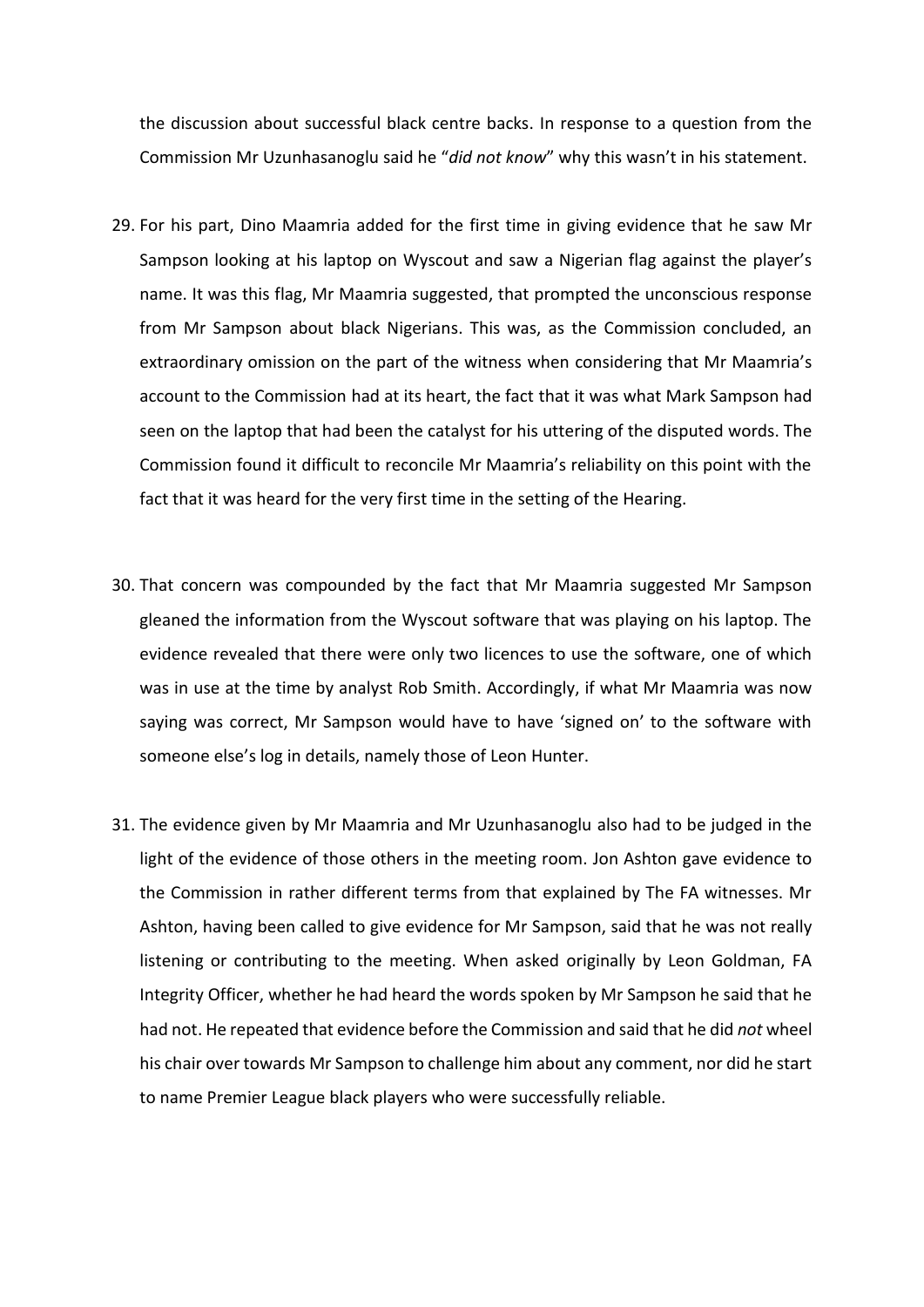- 32. In evidence, Rob Smith said he too had no recollection of the words allegedly spoken by Mr Sampson or of any subsequent discussion about successful black players.
- 33. Whilst the Commission had concerns that both Mr Smith and Mr Ashton had apparently become considerably more robust in their accounts than had been the case when first interviewed by The FA, and that both witnesses gave answers that at times seemed deliberately evasive and non-committal, the content and presentation of their evidence did not, as The FA were bound to suggest, appear to the Commission to be obviously consistent with men who were lying to "*keep their jobs*". Nor would such suggestion be consistent with what the Commission found would have been the attitude of the Club (as reflected in the evidence given by Club officials Mr Wallace and Mr Tunbridge) if staff had in fact supported an allegation that a racial comment had been made.
- 34. Leon Hunter, Head of Recruitment at Stevenage, gave evidence that he was present in the room at times during the meeting. He heard no discriminatory remarks. Keith Bell, the Club kit manager, provided a written statement in which he said that he entered the meeting whilst it was in progress on two separate occasions. He heard nothing. The Commission gave little weight to this evidence by reason of the fact that it was clear that neither party could be said with sufficient certainty to be present at the precise time the words alleged were spoken.
- 35. It was the Participant's case that a further indication of the unreliability of the team manager and his goalkeeping coach, was provided for by the failure to promptly report the words allegedly spoken. A prompt reporting, it was argued in submissions made to the Commission, would have been consistent in particular with Mr Maamria's assertion that he was upset by the words spoken, his previous experience helping others with racial complaints, and in circumstances where evidence called in the case showed that Mr Maamria had not previously been slow to complain about racial matters.
- 36. In his evidence, Ali Uzunhasanoglu described that having heard the words spoken by Mr Sampson he left the meeting. However, his evidence continued to the effect that he saw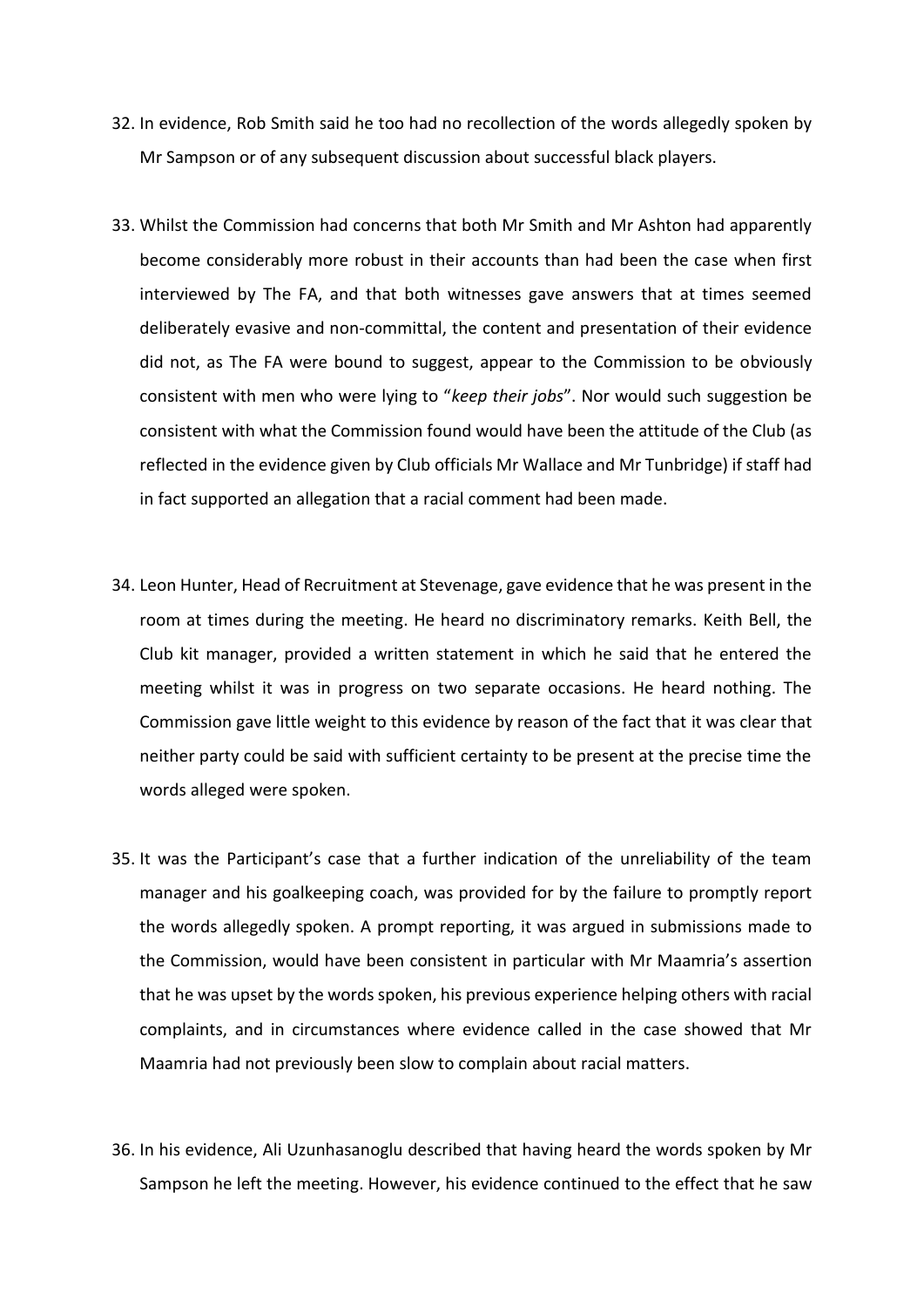Mr Sampson later and said goodbye to him before leaving the premises. In further assessing the reliability of Mr Uzunhasanoglu's account, the Commission had in mind the fact that if he was as disgusted and upset as he said he had been, his failure to challenge Mr Sampson later, seemed inconsistent with his emotions and the forthright, straightforward and at times robust character he showed at times in giving his evidence.

- 37. On the following evening after the meeting, the 3<sup>rd</sup> September, Mr Uzunhasanoglu said he expressed his concern at what he had heard to Mr Maamria. In his first statement to the FA, Mr Uzunhasanoglu said that "*Dino told me that he had heard the comment and was also unhappy about it"*. In that first statement Ali Uzunhasanoglu also said that he had immediately left the meeting after Mr Sampson spoke. The statement made no mention of hearing his manager respond. In that context, Mr Uzunhasanoglu's observation that Dino had told him that he too had heard the words spoken, makes logical sense. Mr Uzunhasanoglu would have needed confirmation of the same, because he had not seen and heard any intervention from Dino Maamria that would have indicated the fact that Dino Maamria had heard what was said.
- 38. However, and as detailed hereinabove at paragraph 24, by the time Mr Uzunhasanoglu came to give evidence before the Commission, it was his evidence that he *had* heard his manager respond whilst in the meeting and before he, Mr Uzunhasanoglu, left the room. In that context, the Commission found it difficult to reconcile that (more recent) version of events with that which was included in the witnesses first statement of his recollections concerning the exchange with his manager on the evening of the 3<sup>rd</sup> September.
- 39. Ali Uzunhasanoglu continued in his evidence to detail that it was a match day when he raised the matter with the manager: the manager said he was busy and so would deal with the matter in due course. Mr Maamria gave an account of the exchange in similar terms. Mr Uzunhasanoglu said that he left his 'line manager' to report the matters to the Club.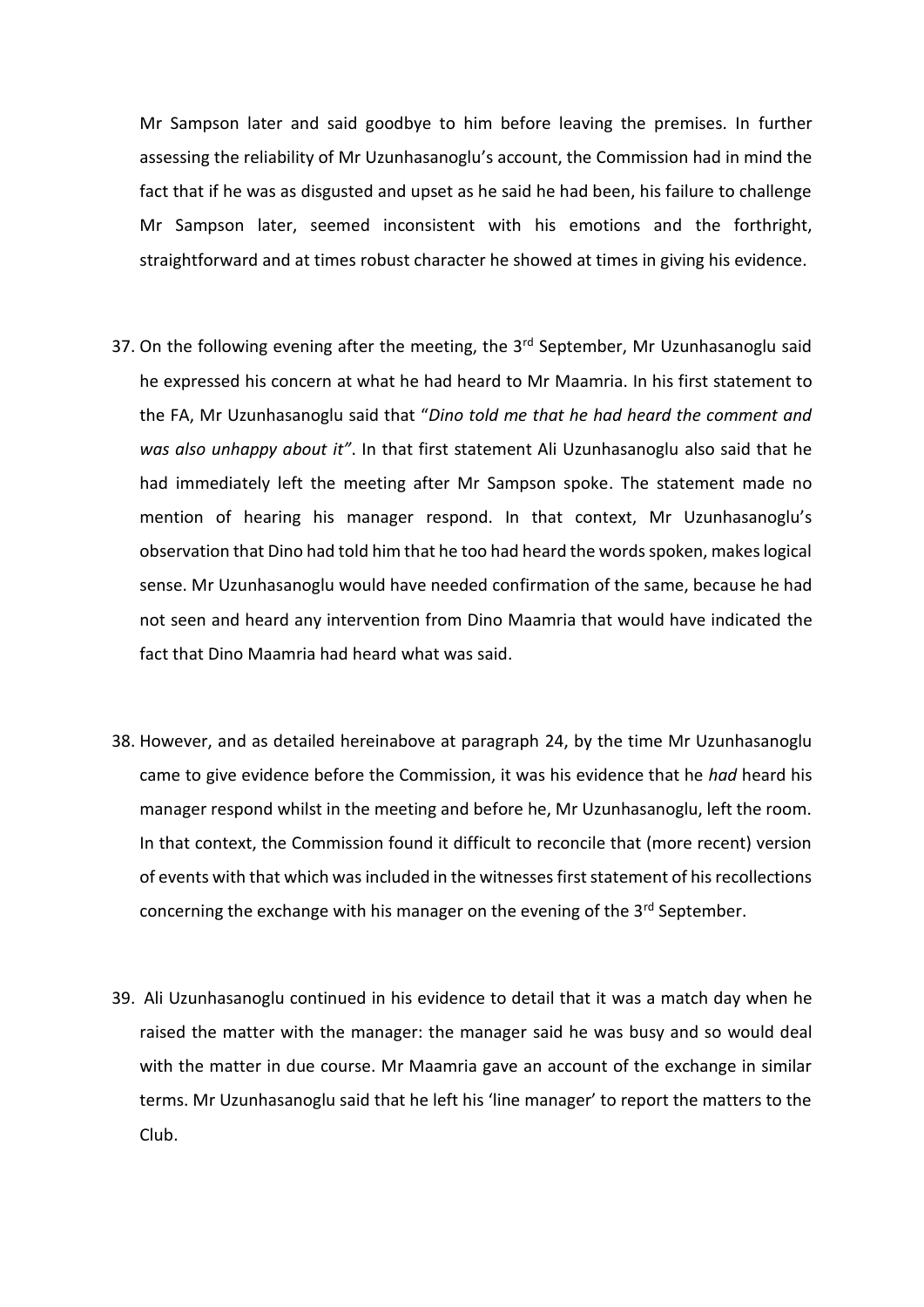- 40. No contemporaneous complaint was in fact made by that line manager. Mr Maamria described the alleged comments made by Mr Sampson as "*completely inappropriate*" in his statement to The FA dated  $16<sup>th</sup>$  September. However, he said or did nothing at the time in response to hearing what he said he had.
- 41. The Commission found there was ample opportunity for Mr Maamria to report matters to the Club in the week that followed the meeting. He could have done so to the Club Secretary, the CEO and others. Dino Maamria said that he made a "judgement call" not to report the matter until the following week, so as not to disrupt an important week of football preparation. He, as manager, was under pressure in the light of recent poor results. The Commission found the Club's contrary suggestion wholly unconvincing; whatever the events in the meeting room, the Commission were satisfied that at the relevant time Mr Maamria felt significantly pressured to better the Team's results and the Club would unquestionably have appreciated that.
- 42. Whether to delay the report of a serious occurrence was procedurally correct was not the issue for the Commission; rather, the scrutiny was as to the potential credibility of the explanation, if indeed the words had been spoken at all. The Commission found the sense of the reasoning given by Dino Maamria to be credible in the light of the difficult circumstances they accepted Mr Maamria felt as manager at the relevant time. His judgement to act as he did might objectively be regarded as misplaced, but understandable. The Commission did not regard the failure to report the matter as being clearly indicative of a false complaint. In reaching that conclusion, the Commission had in mind that whilst the manager had very promptly reported other racially orientated matters before, including a touchline incident at Carlisle in 2017, those other matters involved the manager asthe victim and arose in a game context with officials immediately in attendance.
- 43. However, in assessing the reliability of the evidence given by Mr Maamria and whether it could be safely relied upon to base a guilty finding in this case, the Commission were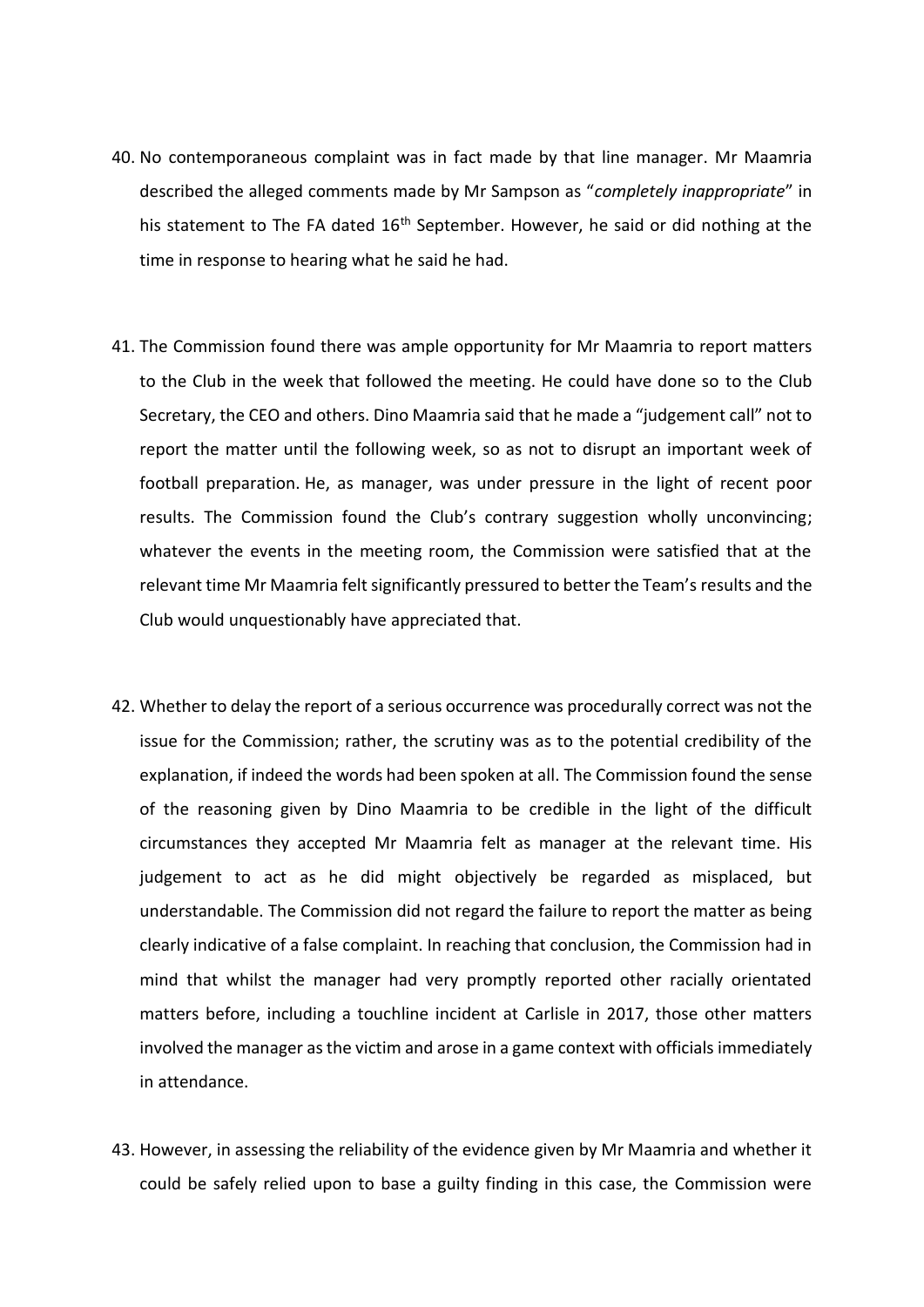troubled by the managers failure to make a written note of the alleged events. Mr Maamria's own evidence was that to make a note of matters of this kind was his usual practice and he had done so in the past. Whatever the playing demands of the week, there was ample time to record the allegation for future reference.

- 44. On Sunday the 8<sup>th</sup> September Mr Maamria was sacked as manager. Mr Sampson was appointed to the position of caretaker manager in his place. Mr Maamria described himself as "*annoyed and disappointed*" with Mark Sampson as he felt he had been disloyal and had taken his job. He had an expectation that his staff would leave with him. When it was clear that was not to be the case, he sent a WhatsApp message to Mr Sampson describing him as a "*snake and a spineless cunt".*
- 45. Against the background of such feeling (however regrettably and inappropriately expressed) Mr Maamria did not at that time take the chance to disclose the important material about Mr Sampson's behaviour in the recent meeting either to Mr Sampson himself or a third party in office at the Club. Again, the Commission did not see the failure to raise the 'Sampson issue' at that acrimonious stage of exchanges as being helpful in determining whether the subsequent report of matters was indeed reliable. Mr Maamria said he was "*overwhelmed*" at that stage. That was understandable whatever the truth of the matters on the 2<sup>nd</sup> September.
- 46. On attending the Club for work on Monday  $9<sup>th</sup>$  September Mr Uzunhasanoglu was informed by Mark Sampson that his services were no longer required. Alex Tunbridge detailed that in his meeting with Mr Uzunhasanoglu that day, Mr Uzunhasanoglu referred to Mr Sampson as a "*snake*". Mr Uzunhasanoglu did not however make any mention of the words allegedly spoken by Mark Sampson in the coaching meeting.
- 47. The words allegedly spoken by Mr Sampson were not reported to the Club until Tuesday 10th September, the day after both manager and goalkeeping coach had been sacked by the Club and Mr Sampson (controversially in their eyes) had been appointed as manager. Mr Uzunhasanoglu reported the allegedly racist comments to Alex Tunbridge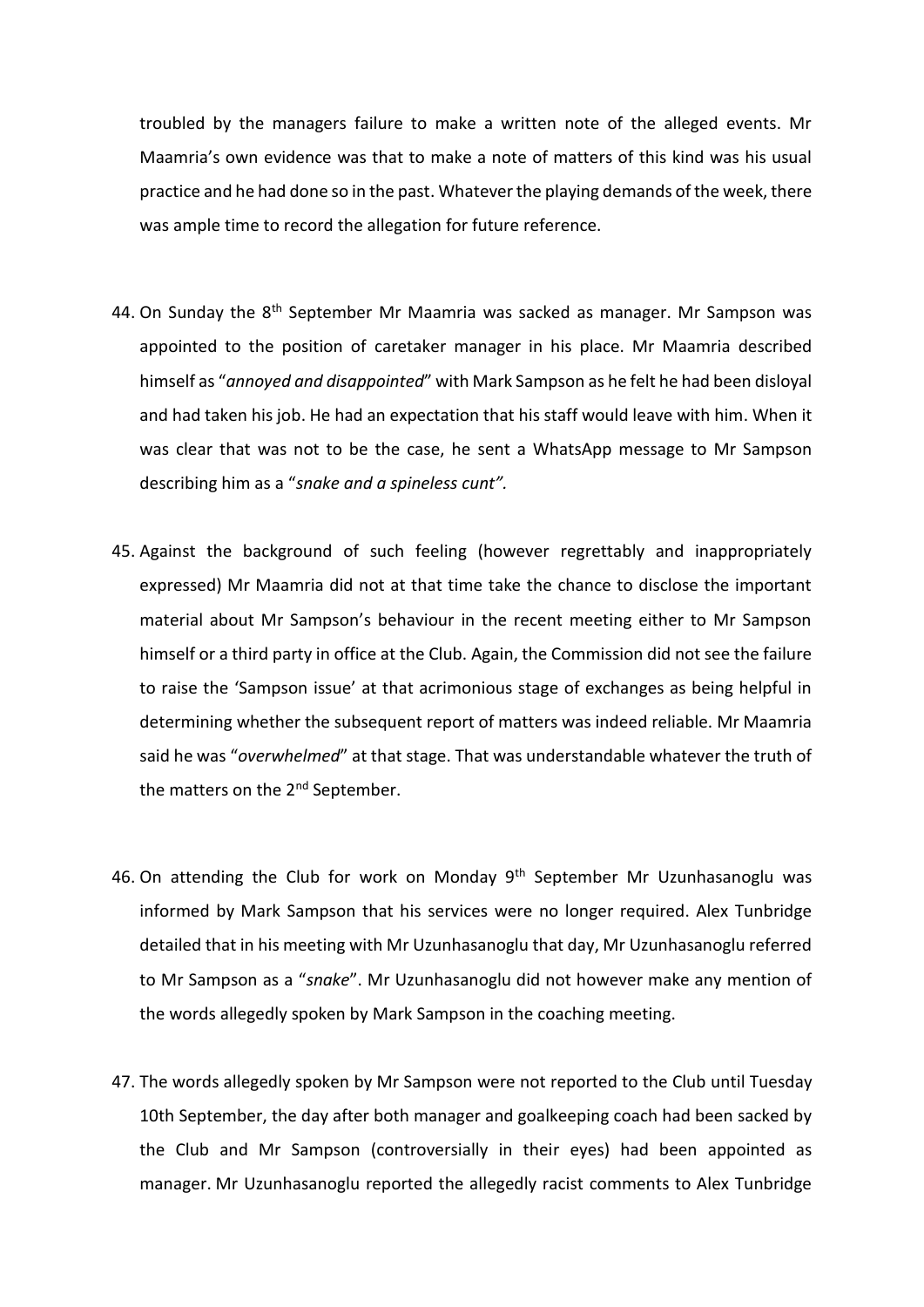(Stevenage CEO) by text, the message having first been sent to Mr Sampson a little earlier that same day. The message read;

*"Mark, Just letting you know that I was uncomfortable when you made racist remark last week about our trialist William when the Gaffer mentioned signing him..which we were all in the coaches room (You, Gaffer, Ash,Rob &me) you said "you can't have a black Nigerian CB that you can't rely on them" you laughed about it bit I was extremely offended. I am going to seek advise [sic] on it"*

- 48. Mr Uzunhasanoglu reported matters to the FA on the  $11<sup>th</sup>$  September whereupon Leon Goldman, FA Integrity Investigator, was informed. He in turn contacted Stevenage FC and commenced an investigation. Mr Tunbridge had briefly commenced an internal Club investigation. That was short lived as the Club understandably took the view that they should not further contact those concerned once The FA became involved.
- 49. Dino Maamria clearly revelled at the prospect of the complaint being made. He took the chance to warn his former assistant in a message exchange that they were, "*coming for*" him. It was Mr Sampson's case that the coincidence in timing with the pair's acrimonious dismissal (as it clearly was) was said to signal an obvious motive for the creation of a false complaint.
- 50. In WhatsApp messages sent to his friend and manager Mr Maamria on the  $15<sup>th</sup>$ September, Ali Uzunhasanoglu said;

"*We are telling the truth, whatever interpretations of words been used by Mark is up to FA. Regardless what we do outside of it doesn't matter in the case… Key is Rob and Ash words"*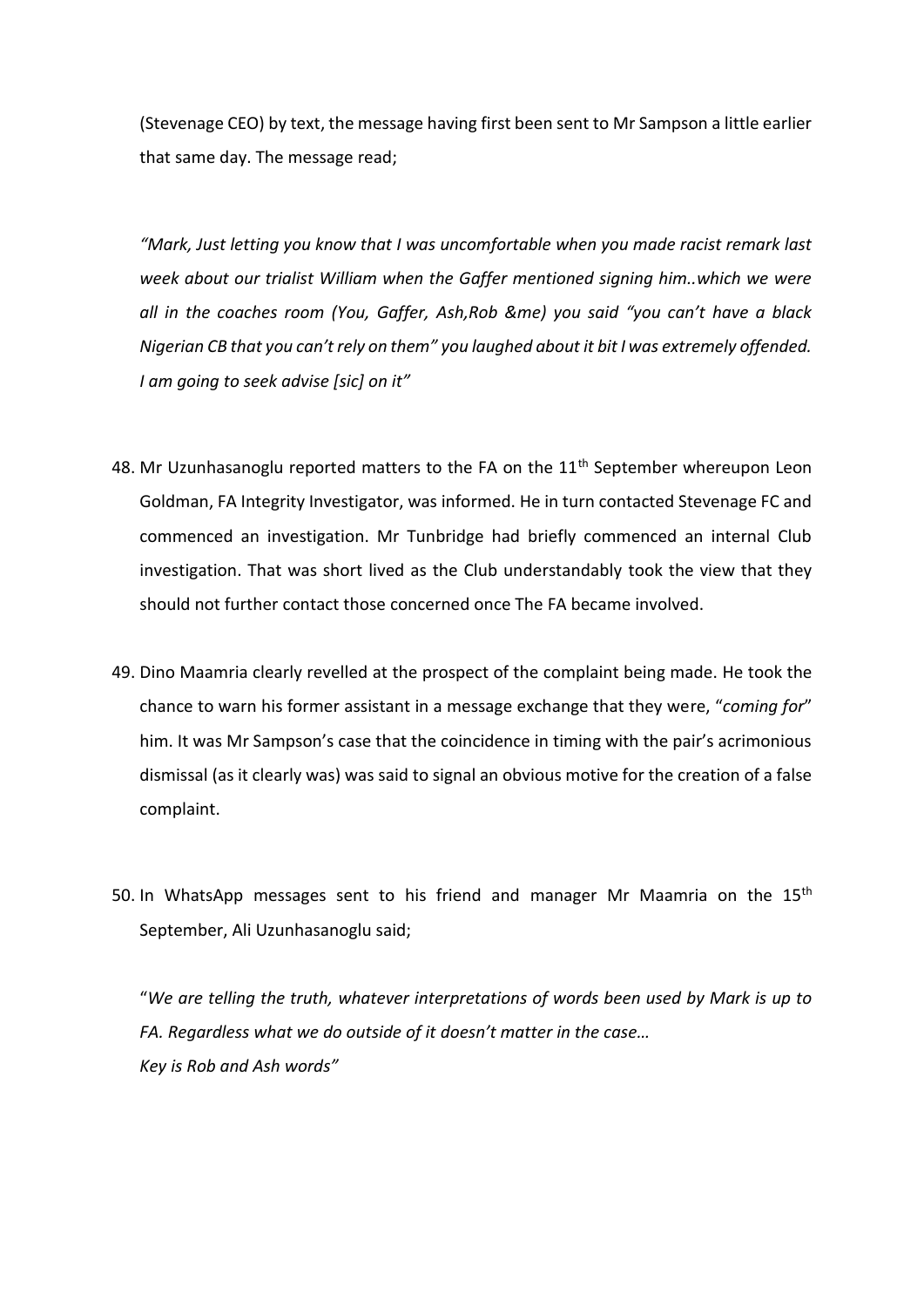- 51. Mr Foulkes understandably suggested that this exchange gave a window to the truth. This was an apparently private exchange created in circumstances, as the Commission concluded it was likely to be, in which there was no expectation of others seeing the messages.
- 52. The Commission did not accept Mr De Marco's contention that the messages didn't make sense. They were clearly capable of referring to the accounts that had been given to The FA by the witnesses. However, the two-message exchange was an extract of what must have been a longer communication of one sort or another. The Commission were robbed of the complete context. Accordingly, but not without much hesitation, the Commission did not consider this evidence alone to be sufficiently conclusive of where the truth lay. Further, the Commission did not consider that this evidence supported the reliability of Mr Maamria and Mr Uzunhasanoglu to such a degree that their evidence could be accepted without more, notwithstanding the concerns expressed as to that evidence hereinbefore and having regard to the evidence called by the Participant that contradicted The FA's case.
- 53. In considering the evidence called by The FA, the Commission concluded that the omissions of apparently important detail from original statements, the unsatisfactory and unconvincing explanations for those omissions, and the manner in which the evidence was given, cast a shadow over the evidence given by the two witnesses called by The FA, raising concerns as to the reliability of their accounts. That concern had also to be seen in the light of the contradictory accounts given by others in the room, even if, as the Commission concluded, that other evidence had itself to be approached with a sense of caution. Such different views as were given could not themselves be properly described as compelling.
- 54. Mr Sampson gave evidence to the Commission in support of his own case. He adopted the written statements he had previously provided in the proceedings. He denied having made remark about black Nigerian players.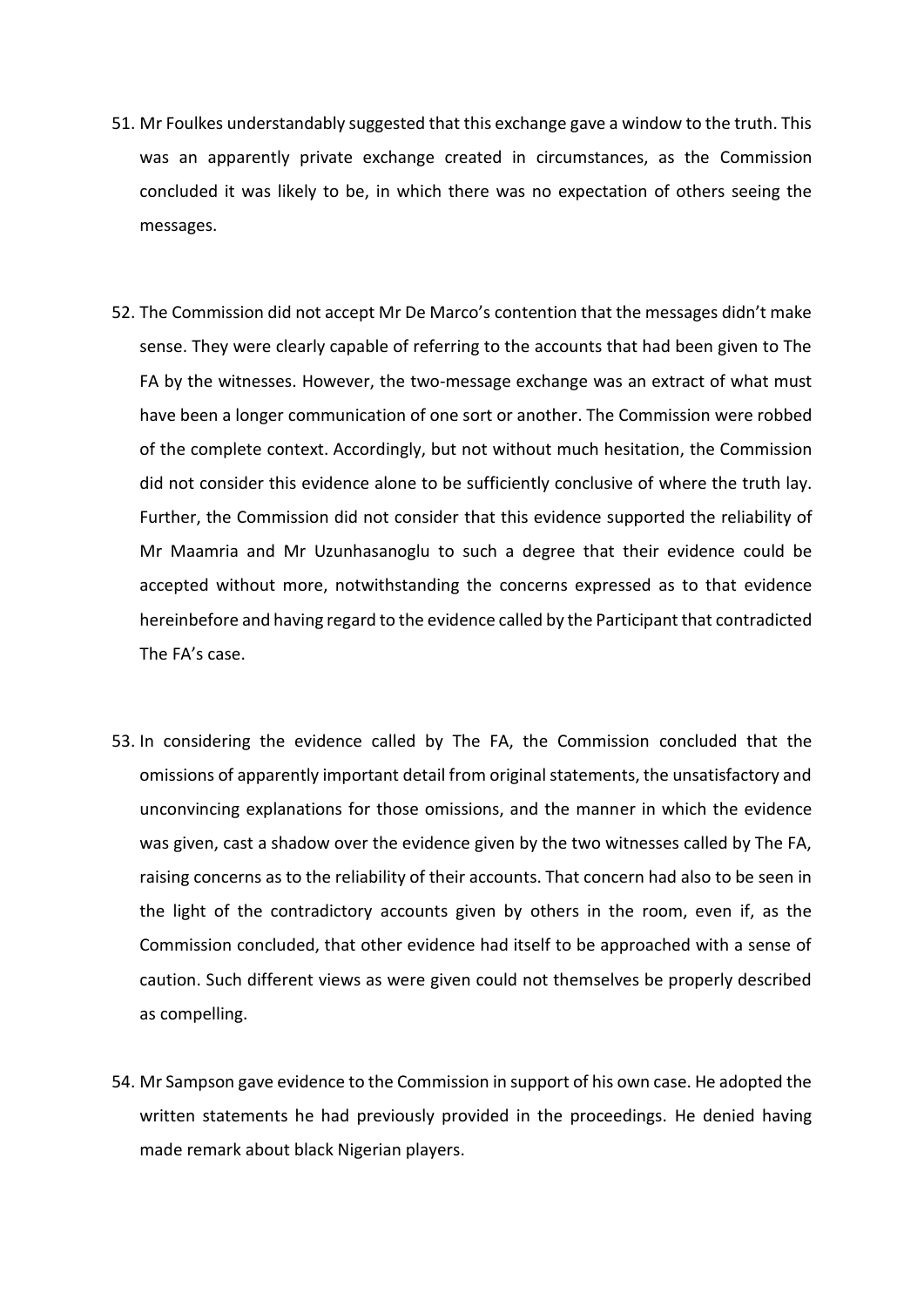- 55. The only matter dealt with in examination in chief was Mr Sampson's explanation as to why it was it was said to be inherently unlikely that he would, now, make the sort of remark alleged against him. The Commission found themselves unable to give much weight to this point, when it was alleged that the words allegedly spoken were not calmly announced after careful consideration, but rather had unconsciously slipped out whilst his mind was elsewhere, followed by immediate silence and apparent embarrassment.
- 56. The Commission did however note that the sense of evidence in the case taken as a whole, was that Mr Sampson expressed a preference to sign Gabriel Osho rather than one of the other two defenders under immediate consideration in the relevant meeting. It would have been strange for the assistant manager to express an uncertainty about the reliability of a black Nigerian player, when he was at the same time in fact advocating that one be signed. It was evident that Mr Maamria's preference was to sign Adam El Abd, an Egyptian defender playing for Wycombe Wanderers FC. He wanted an experienced defender as opposed to another young player.
- 57. Mr Foulkes submitted that Mr Sampson gave his evidence in a manner that was aggressive in his stance towards Mr Maamria and Mr Uzunhasanogly. Mr De Marco suggested that Mr Sampson was "*perhaps the most obvious witness who gave evidence that was honest, fair, not contradictory…..he didn't evade the questions and his answers were credible*". Having judged not just what Mr Sampson said, but how he said it, the Commission felt that neither description of the Participant's evidence completely accurately described the quality of the evidence. The Commission did not find Mr Sampson compelling in his account and as in the case of the witnesses called in support of The FA case, were left unable to conclude that Mr Sampson had provided a version of events that was sufficiently reliable upon which to confidently and correctly base a conclusion as to the origin of the truth.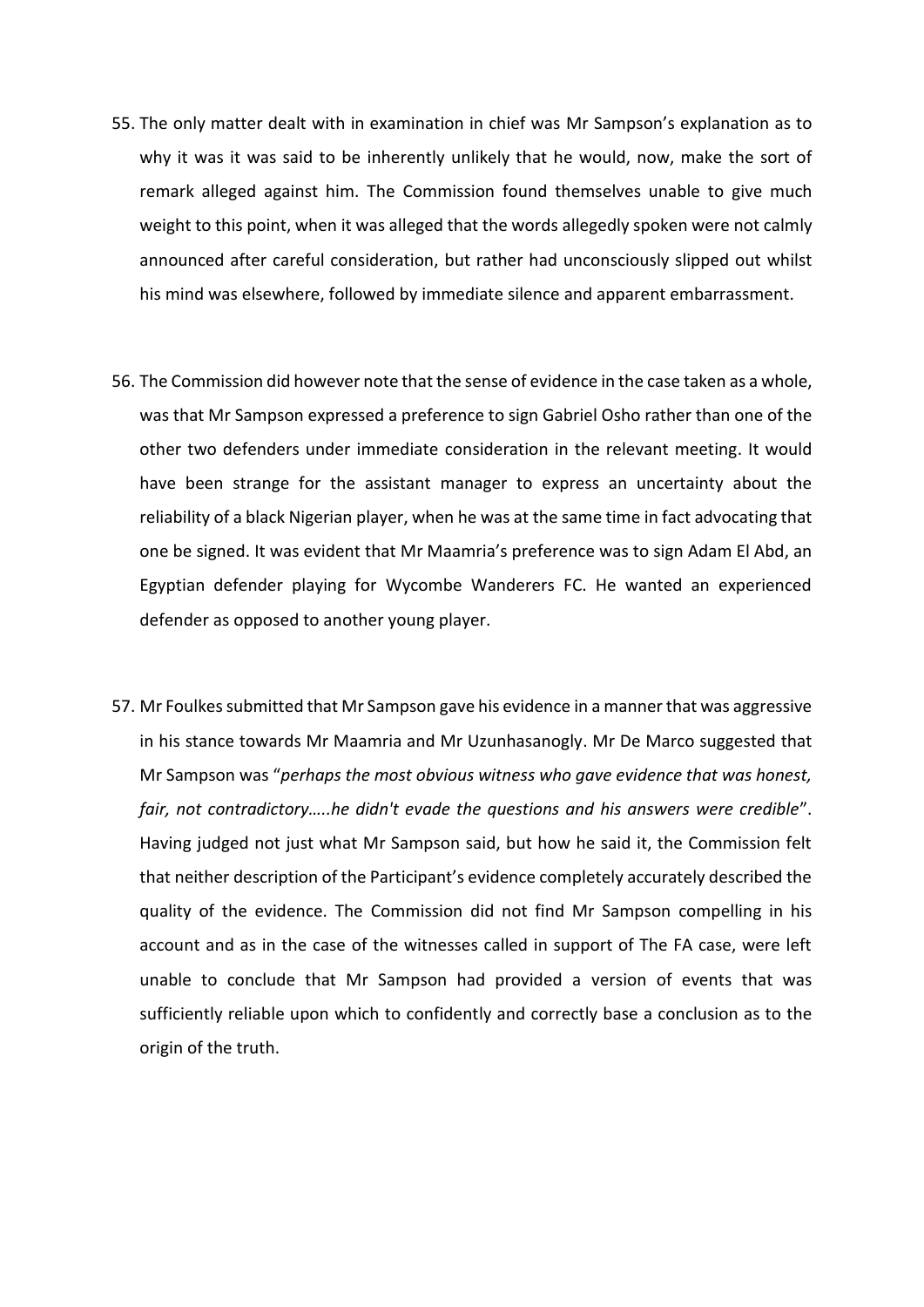#### **Determination**

- 58. The evidence adduced in this case provided a direct conflict of evidence; two quite different accounts of the same meeting. Accordingly, at the very heart of the Commission's consideration was whether, on a balance of probabilities, the verbal comments said to have been made by Mr Sampson were spoken as alleged.
- 59. This was not a case where it could sensibly be said that a witness had somehow been mistaken about what had, or had not, been said at the relevant time. Put simply, some of those giving evidence had lied. It is clear that misplaced loyalty and a willingness to be untruthful was an inescapable part of this case. Collusion of evidence, one way or another, was unattractively at play in this case.
- 60. As detailed hereinabove, the Commission found several parts of the evidence called by both of the Parties to be lacking the cogency or reliability upon which to base a sound evidential assessment of the facts. The truth was unquestionably hard to find.
- 61. The Commission did not find the evidence of any one of those who attended the meeting compelling, or sufficiently compelling, to allow the Commission to be confident that they could properly base a judgement upon it. Equally, consideration of the collective evidence called in respect of the two quite different versions of the same meeting, did not enable the Commission to have that necessary confidence.
- 62. After careful deliberation and not without some hesitation, the Commission came to the conclusion that the evidence did not allow the Commission to fairly or properly say that one or other of the two versions advanced before the Hearing was to be safely or correctly preferred to the exclusion of the other. In the light of that position as the Commission found it to be, and in the absence of a clear path to the truth, the Commission were not able to say that the evidence called in support of the allegation was sufficiently cogent to discharge the burden on The FA to prove that Mr Sampson had spoken the words alleged.